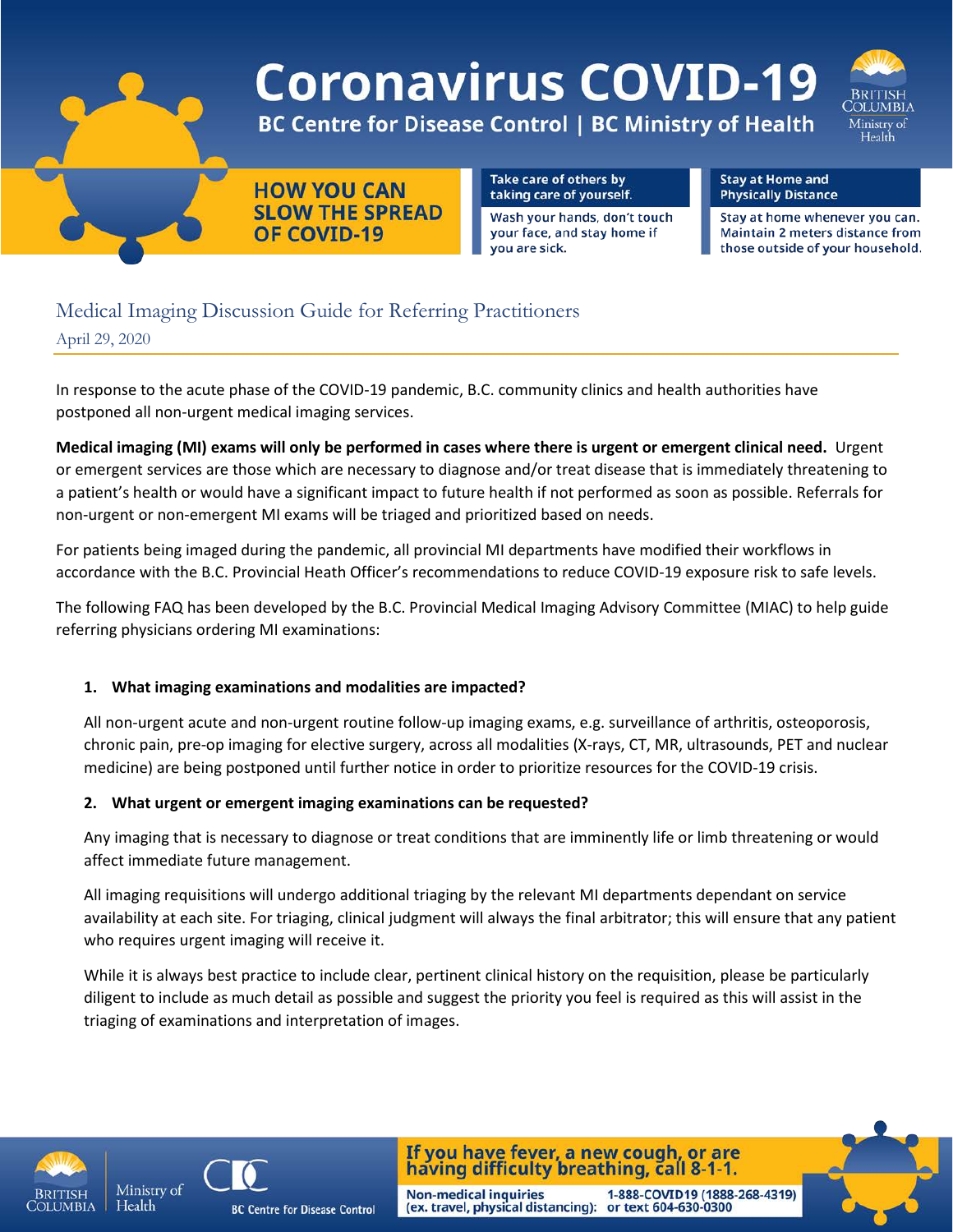If in doubt, radiologists are ready to provide consultation in cases where there is uncertainty regarding urgency either at the local site or by utilizing the [RACE](http://www.raceconnect.ca/contact-us/) (Rapid Access to Consultative Expertise) line (1-877-696-2131) or [RACEapp+.](http://www.raceapp.ca/#getting-started/introduction)

# **3. Should I still submit requests for non-urgent or non-emergent imaging examinations during the outbreak response?**

Yes. MI facilities will accept referrals for non-urgent, planned investigations rather than risk a request not being entered into the system and potentially "fall through the cracks." These referrals will be prioritized based on need and perceived urgency. As previously stated, MI requisitions should include all relevant clinical information and the suggested priority, to assist in both triaging the request and interpretation.

With respect to walk-in referrals, please only order at this time if the clinical situation truly dictates urgent. Urgent referrals should be directed to sites based on existing processes.

If in doubt, radiologists are ready to provide consultation in cases where there is uncertainty regarding urgency either at the local site (contacts may be found on Pathways) or by utilizing th[e RACE](http://www.raceconnect.ca/contact-us/) line (1-877-696-2131) or [RACEapp+.](http://www.raceapp.ca/#getting-started/introduction) Please note RACE is not involve in the scheduling of imaging exams and should not be used to ask questions about a patient's booking.

# **4. Can imaging requests that do not require appointments, for example X-Ray, still be ordered?**

Yes. However, requests should be reserved for emergent or urgent situations where the results may change patient management on an urgent basis. Please have your office call the MI Department in advance to confirm that they are accepting urgent walk-in patients or if an appointment booking option is available. Walk-in patients arriving at a MI Department will be triaged on site for both infection control and assessment of urgency of the request.

#### **5. Should I order imaging to help diagnose COVID-19?**

No. Imaging (typically with CXR) should not be used in the diagnosis of COVID-19 infection. The role of imaging should be reserved to help guide management decisions in patients already diagnosed with COVID-19. This will mainly be done in the hospital setting with admitted patients.

#### **6. Will the referring practitioner be notified regarding which patients have imaging tests that have been postponed?**

MI Departments are working towards notifying referring practitioners which exams have been postponed; this is dependent on available resources and remains a work in progress. Notifications will increase as options for batch notifications to referring practitioners regarding postponed imaging are being investigated and will be implemented when time allows.

MI Departments have been and will continue notifying impacted patients directly and will continue to monitor the status of appointments as the COVID-19 situation unfolds. All MI referrals, both before and after March 18, are now being triaged by your MI colleagues.

#### **7. What do I tell my patients who has concerns about their postponement or whose health condition changes?**

At this time, it is difficult to predict how long postponements may last and when examinations will occur.



Health



If you have fever, a new cough, or are having difficulty breathing, call 8-1-1.